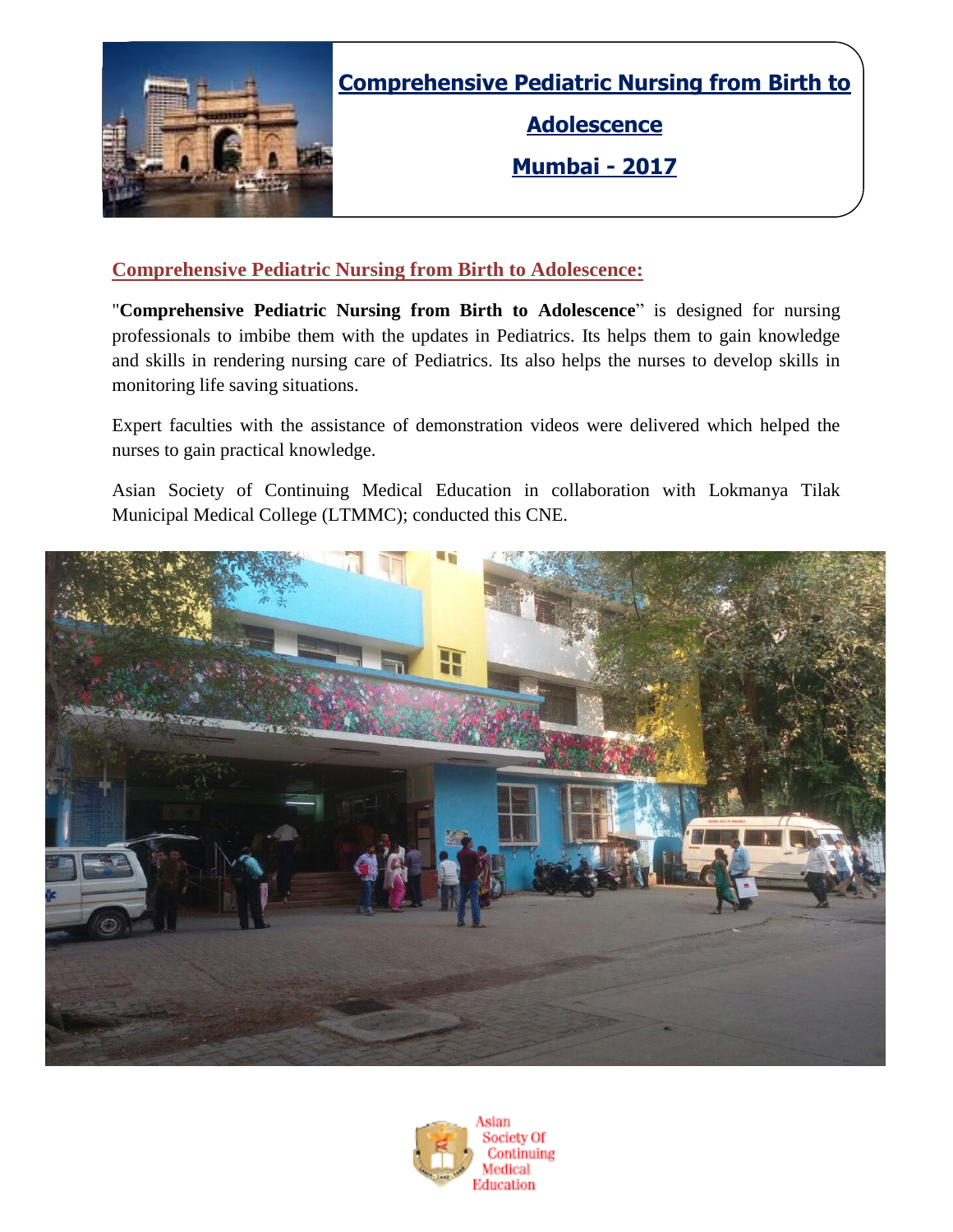## **Comprehensive Pediatric Nursing from Birth to**

## **Adolescence**

**Date:** 23<sup>rd</sup> January 2018.

**Venue and Place:** Lokmanya Tilak Municipal Medical College (LTMMC), Mumbai, Maharashtra, India.

#### **Total Attendees:** 310

#### **Speaker's Names:**

- 1. Dr. Yashwant Gabhale
- 2. Mrs. Beena Bhatia
- 3. Mrs. Shweta Rasaria

#### **Talk and Case Discussion:**

- 1. Neonates
- 2. Infants and Toddlers
- 3. Pre- Schoolers
- 4. School- Age Children
- 5. Adolescents

#### **Feedback from Participants:**

- 1. Video presentation, demonstration was very helpful to me to revise my knowledge
- 2. Classes were very good and will be helpful in our daily care of the patients.

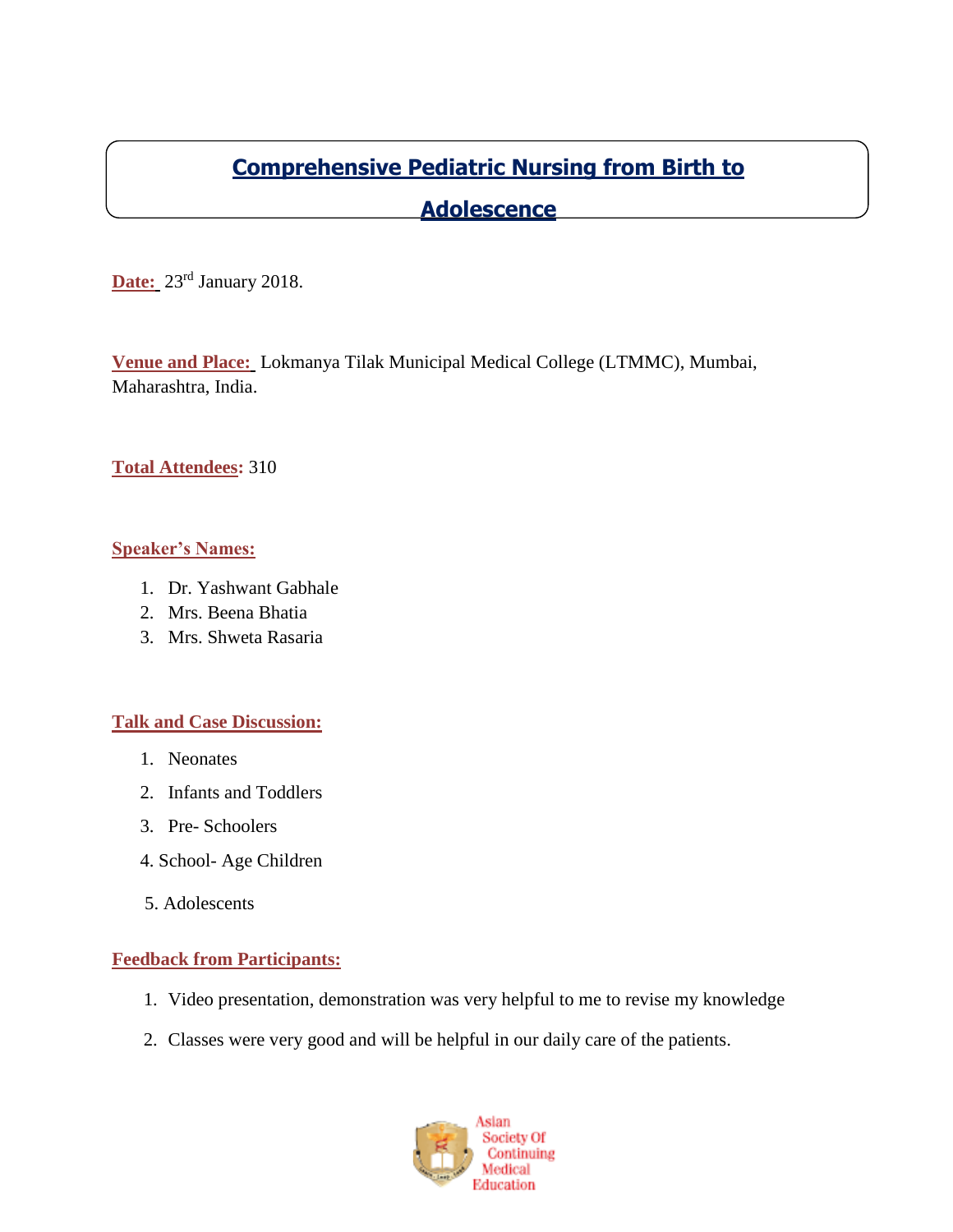**Comprehensive Pediatric Nursing from Birth to**

**Adolescence**

# **SNAP SHOTRS**